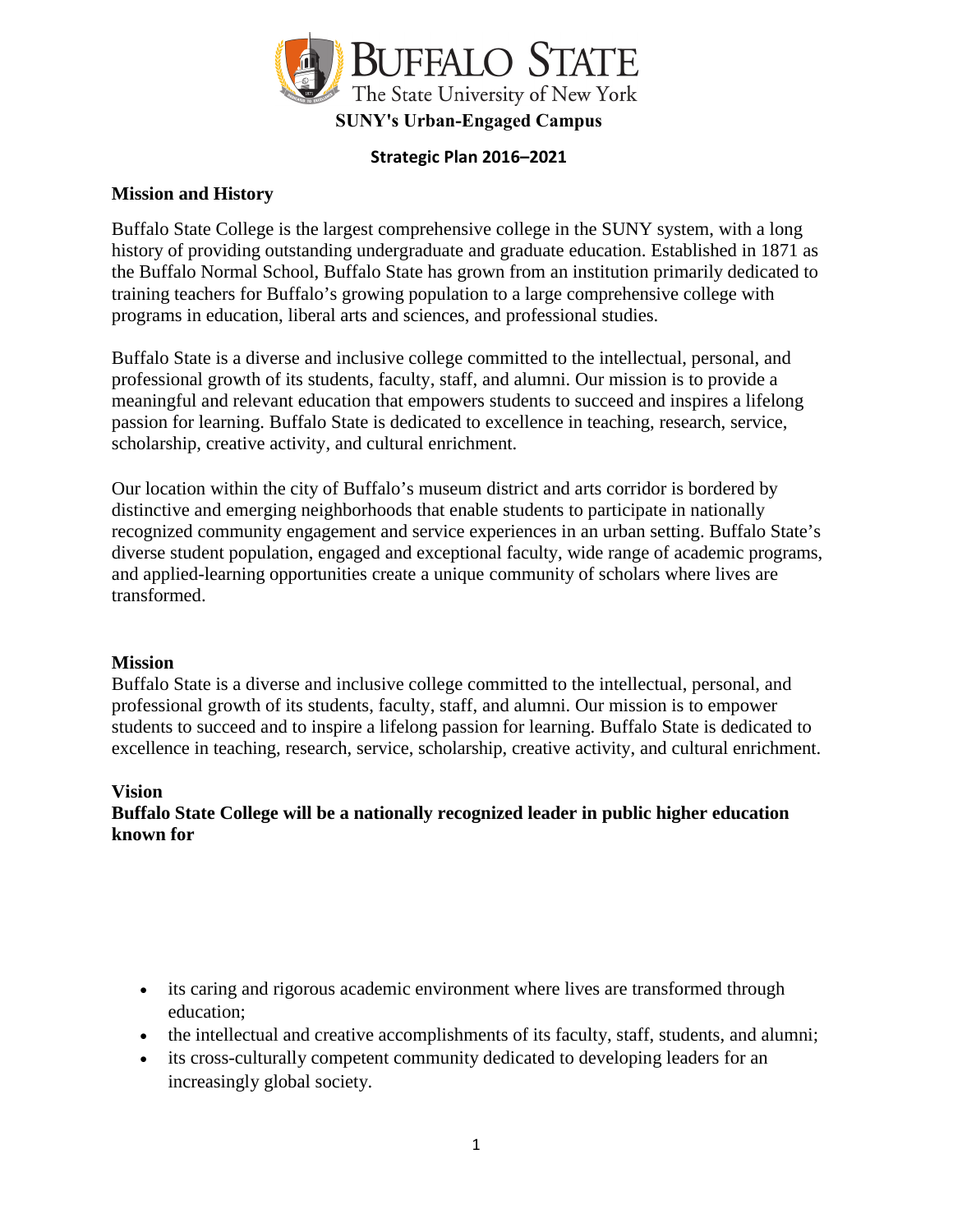## **Values We, the Buffalo State community, are committed to**

- actively facilitating access to public higher education;
- excellent learning experiences in and out of the classroom;
- being student centered;
- the rigors, joys, and fulfillment of intellectual discovery;
- engagement, applied learning, and partnerships with the community;
- social responsibility;
- respect for diversity and individual differences;
- supportive and collegial relationships;
- opportunities for individuals to realize their full potential.

## **Introduction**

Reflecting the value of shared governance at Buffalo State College, the process used in creating the 2016–2021 strategic plan was transparent and collaborative, involving participants from all corners of the campus. Over the course of several months, members of the College Planning Council (CPC) conducted more than 20 SWOT sessions with diverse interest groups representing students, staff, faculty, administrators, board members, and community representatives. Additionally, the CPC held multiple open sessions on campus. In an effort to ensure wide participation, the committee placed all meeting summaries and drafts of the strategic plan online for public review and comment.

What emerged from these extensive conversations was a common belief that Buffalo State occupies a distinct and important place in the educational community; while significant challenges lie ahead, the college is committed to fulfilling its important role in transforming the lives of our students. Our overarching goal is to be the institution of first choice for students, faculty, and staff. To do so, we will carry out the following:

**Educate** students through rigorous and engaging academic programs.

**Create** an engaged campus community that fosters civic responsibility.

**Enhance** institutional effectiveness.

**Provide** appropriate facilities and resources to support all activities.

The central mission of Buffalo State College is to educate students, and it is clear that the college is in high demand. The college received a record number of applications for the freshman class, rising from just over 7,000 for the fall 2013 entering class to more than 9,000 for the fall 2015 class. This high demand is also reflected in record first-year enrollments in both 2014 and 2015.

Despite the current high demand for Buffalo State, a number of long-term demographic trends will present significant challenges for enrollment over the next five years. According to a report from the New York State Education Department, the number of high school graduates in New York State is expected to fall 16.5 percent from a high in 2008 through 2019. Erie County is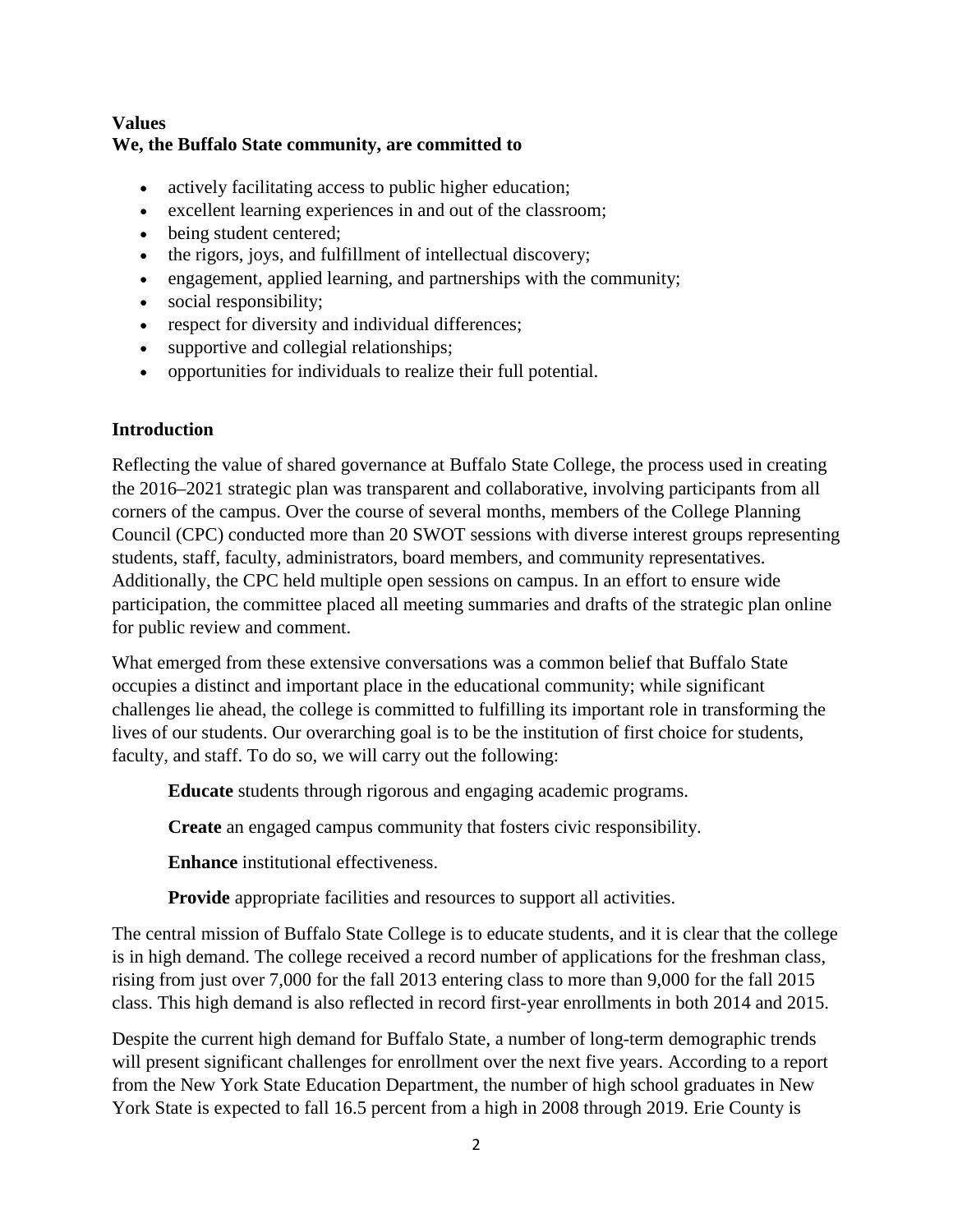projected to have an even greater decline of 17.7 percent. As the number of prospective students is shrinking, competition from other colleges and universities is increasing. The Western New York Consortium of Higher Education consists of 21 institutions, and Erie County alone is home to 12. The proliferation of available online programs has introduced an entirely different type of competition.

While the number of high school graduates steadily declines, the importance of achieving a college degree for the long-term economic security of individuals and their families has never been greater. This is especially true for first-generation college students, whose successful completion of a high-quality academic degree program can truly transform an entire family. Recognizing the connection between college completion and the long-term outlook for individuals and for the state of New York, SUNY's chancellor recently committed to increasing the number of degrees awarded annually through SUNY schools from 90,000 to 150,000 by 2020. Given the general demographic decline of high school graduates, the only way to achieve this important goal is to increase retention, persistence, and graduation rates.

In order to remain the institution of first choice for our students, Buffalo State must continue to offer a superior educational experience that meets the demands of contemporary society. But maintaining the status quo is not sufficient; we must offer a distinctive education that stands out from the numerous colleges that surround us. One of the most important strengths of Buffalo State is the growing diversity represented in our campus community. The student population has witnessed the most dramatic change in the last five years, moving from a fall 2011 enrollment where the diverse-student population was 30 percent to a fall 2015 enrollment where the representation grew to 48 percent. Students who choose to enroll at Buffalo State will have the distinct advantage of learning with and from a much more diverse population, one that better reflects the world in which they will one day work and lead.

To reap the full benefits of this diversity, however, Buffalo State must build on existing strengths and identify new opportunities emerging from a rapidly changing society. Given the dramatic change in the demographics of our student population, and indeed the changing demographics nationwide, the college must examine every aspect of its educational offerings from the general education curriculum to the academic majors and graduate programs to determine whether new programs that are consistent with the college's mission might attract new students to the campus. Interdisciplinary programs in areas such as sustainability, conflict resolution, and community health could build on existing strengths of the faculty and would help distinguish the college from its nearby peers.

The physical location of the college presents an ideal environment where Buffalo State can continue to put the values of community engagement, diversity, and service learning into action. Our urban setting fosters an environment where the city becomes the classroom and academic programs can move beyond the campus buildings and into the surrounding neighborhoods. Within a short walk of the center of campus is a rich tapestry of art museums, restaurants, and businesses bustling with people speaking dozens of languages, all calling Buffalo home. As an anchor institution for the city, Buffalo State takes seriously its role in improving the community through responsible stewardship of our human and financial resources, and fully embraces its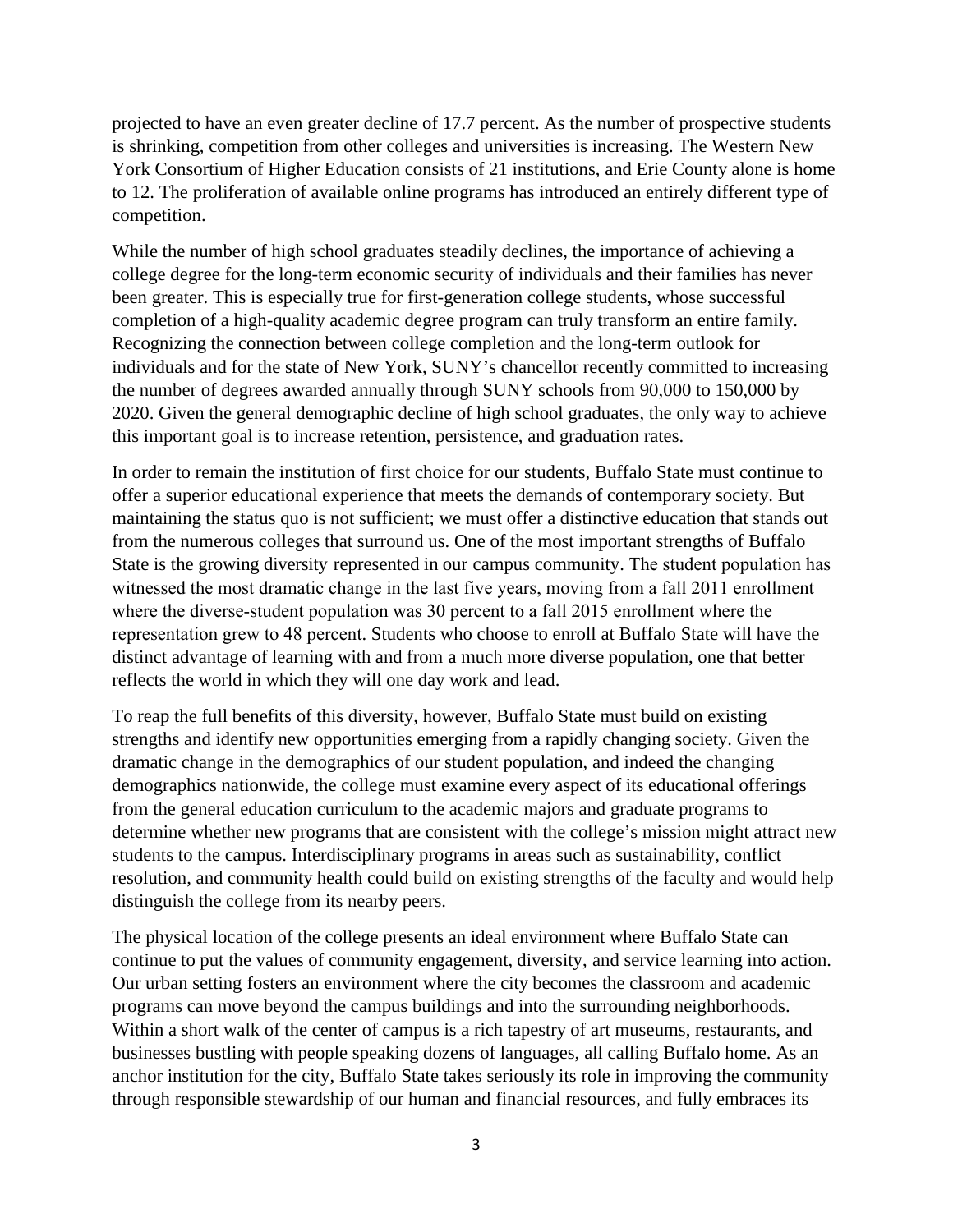mission as SUNY's urban-engaged campus.

### **GOALS FOR 2016–2021**

#### **Goal 1: Provide an Excellent Education Inside and Outside the Classroom**

#### **Focus Area 1: Create Engaging and Distinctive Academic Programming**

Buffalo State College is known for its student-centered learning environment, where faculty members work closely with students in pursuit of academic excellence. Our general education curriculum is steeped in the liberal arts tradition and designed to introduce students to a breadth of knowledge, while upper-level coursework allows students to develop a deep understanding of their chosen academic fields. Students wishing to pursue an education in science, technology, engineering, or math (STEM) fields can choose from multiple programs and work directly with faculty in laboratory settings. Buffalo State is home to many unique academic programs; here, students can find an outstanding education in traditional fields of education, liberal arts, and sciences, or can enter into programs unique to the college, such as fashion and textile technology. Buffalo State's art conservation graduate program is one of only four in the entire country, and our International Center for Studies in Creativity offers graduate and undergraduate programs in creativity that are internationally recognized for excellence. The Anne Frank Project merges themes of social justice and conflict resolution in communities and schools worldwide.

Our Undergraduate Research Office offers a highly regarded program that engages students in research and creative activities early in their academic careers. Students work directly with faculty to conduct research during the academic year or the summer. Each year, more than 400 students present their work at the Student Research and Creativity Celebration, an academic conference held on campus. Participation in research or creative studies is a key contributor to student retention and graduation, and Buffalo State must look to expand this highly successful program over the duration of the strategic plan.

The Muriel A. Howard Honors Program is another area of academic excellence at Buffalo State. Since 1984, the honors program has challenged high-achieving students to join a scholarly community where critical thinking and challenging coursework are embraced. After more than 30 years, however, it is time to assess whether the curriculum and structures of the honors program continue to meet the needs of current and future students. The creation of an Honors College, which would house the honors program, offers an opportunity to expand the rigorous and engaging teaching of honors to a wider audience. Additionally, an Honors College would be an ideal home to prepare outstanding students to succeed in applying for nationally competitive scholarships such as the Fulbright, Rhodes, or Truman. Just as we must build an infrastructure to support students who need academic assistance to succeed in their coursework, we must also commit to offering an engaging and challenging academic experience to highly prepared students.

One of the most life-changing experiences for many students is the opportunity to study abroad. Buffalo State is home to the Siena program, the oldest study-abroad program in SUNY. In recent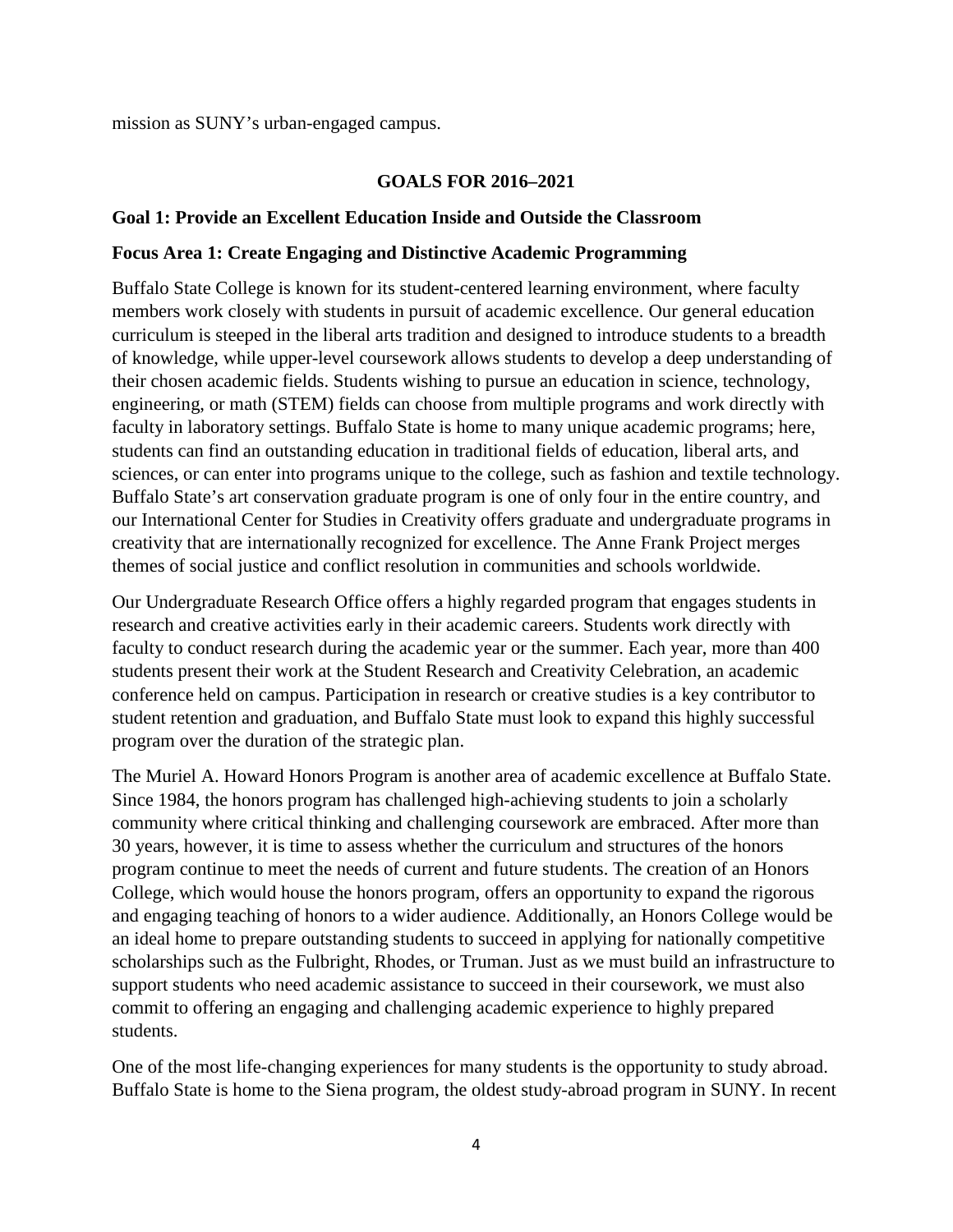years, our students have traveled throughout the globe to study in numerous countries, including China, Zambia, Chile, Turkey, and Rwanda. The number of Buffalo State students who study abroad is small, however, representing roughly 1 percent of our undergraduates annually. Given the transformative effect of studying abroad, we must work to ensure that students are not prevented from participating in programs because of financial need. Semester-long programs should be negotiated to cost no more than the current tuition, room, and board at Buffalo State, plus the cost of transportation. An increased number of short-term programs in summer and winter sessions would also allow more students to participate in international study. In addition to reducing the cost of international programs, the college should identify funds to help support students who otherwise could not afford to study abroad.

All these outstanding educational programs at Buffalo State and many others not mentioned here are indicative of a vibrant academic community where our shared values of excellence, engagement, and social responsibility permeate the campus. As it is currently constructed, however, our curriculum does not guarantee that every Buffalo State student will have the opportunity to participate in one of our distinctive programs or engage in high-impact practices such as applied learning, learning communities, or supplemental instruction. We must commit to developing an undergraduate curriculum that seamlessly incorporates these activities to make them a fundamental component of a Buffalo State education. To do so, we must meaningfully and substantially reform our general education program to offer a coherent, rigorous, and intellectually powerful curriculum that prepares all students for the demands of contemporary society, regardless of their major.

Graduate education is rapidly increasing in importance nationally, as our knowledge-based economy requires mastery of specialized content and skills. Many fields now require a master's degree as an entry-level credential, where only a decade ago a bachelor's degree would have sufficed. Buffalo State's graduate enrollment has experienced a steady decline in recent years, as the nationwide drop in students pursuing education degrees has had a significant impact on our programs. While we do expect a gradual increase in these areas going forward, we must also develop new programs that are in high demand and consistent with our mission. Recently developed programs such as the professional science master's (PSM) in professional applied and computational mathematics have shown great promise, as has the new master's in public relations. Our location offers ideal opportunities to develop distinct programs of interest surrounding the burgeoning blue economy and the urban environment.

- 1.1 Evaluate undergraduate curriculum to determine whether it is reflective of contemporary social, cultural, and economic environments.
	- 1.1.1 Fully develop the distinctiveness of a Buffalo State education through a revised general education curriculum, building on Buffalo State's programs of distinction, the diversity of our community, and our urban setting.
	- 1.1.2 Value faculty engagement in the general education curriculum through the tenure and promotion process.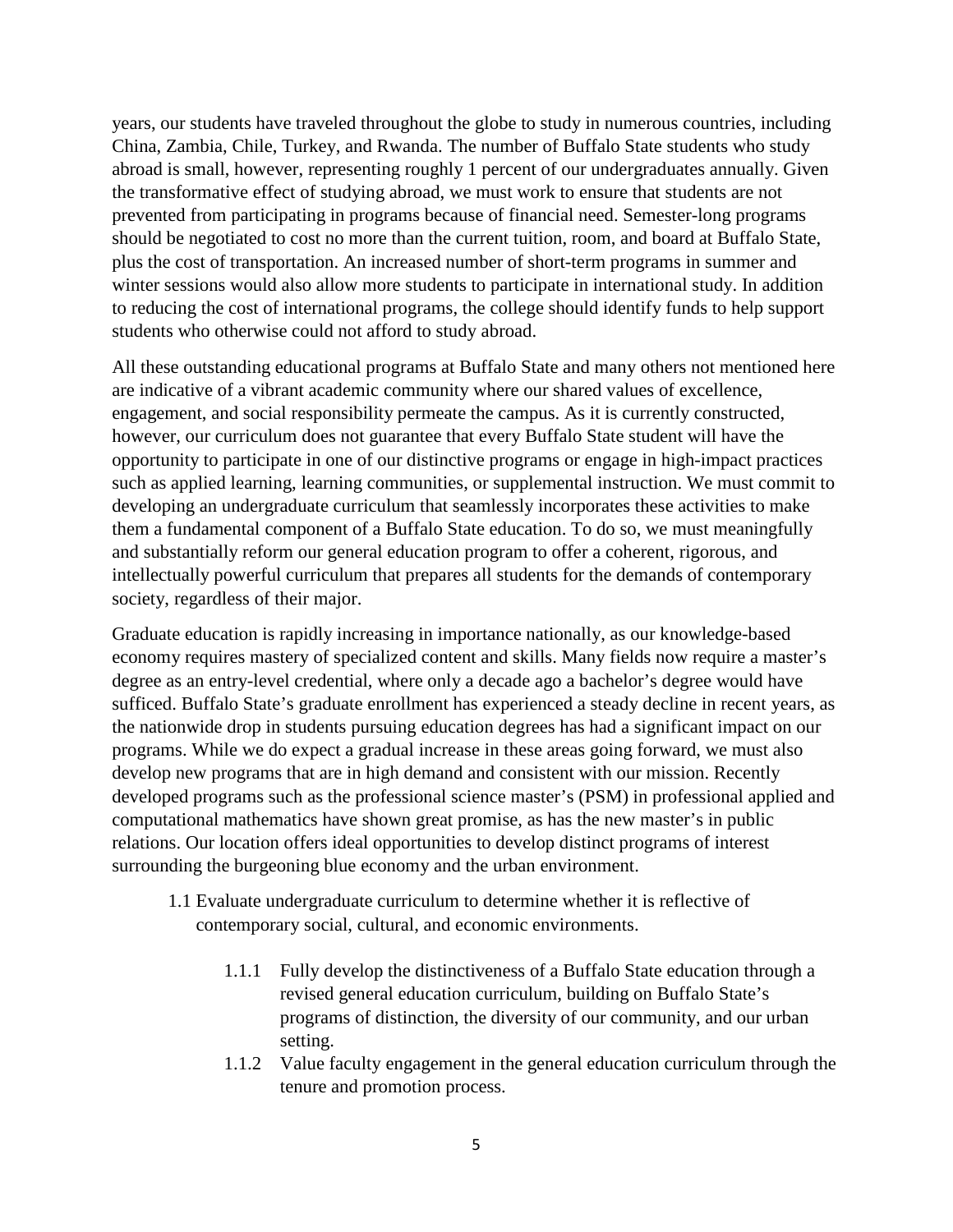- 1.1.3 Adopt all-college learning outcomes that respond to twenty-first-century trends, leverage existing strengths, and result in a distinctive framework for undergraduate education at Buffalo State.
- 1.1.4 Create more undergraduate certificate programs.
- 1.1.5 Reinvigorate evening and weekend programs.
- 1.2 Create specialized college programs within undergraduate education that provide high-ability students, both intellectual and entrepreneurial, with individualized attention and challenge.
	- 1.2.1 Create Honors College.
		- 1.2.1.1 Evaluate honors curriculum and develop new program consistent with a contemporary honors college.
		- 1.2.1.2 Support a nationally competitive scholarships program.
	- 1.2.2 Explore the creation of a cross-disciplinary undergraduate program that aligns with SUNY's strategic desire to better prepare students for the entrepreneurial century.
		- 1.2.2.1 Pilot-test a specialized program for students who show high potential in the areas of creativity, entrepreneurship, innovation, and leadership.
- 1.3 Ensure that every student engages in multiple high-impact practices during his or her academic career.
	- 1.3.1 Develop a comprehensive retention, engagement, and persistence framework to ensure that high-impact practices are delivered effectively.
	- 1.3.2 Offer an applied-learning experience for every Buffalo State student.
	- 1.3.3 Increase the number of opportunities for integrated learning, including learning communities.
	- 1.3.4 Increase opportunities for undergraduate research.
	- 1.3.5 Develop a supplemental instruction (SI) program.
	- 1.3.6 Include faculty participation in high-impact practices into evaluations.
- 1.4 Increase distance-education presence to enhance student success and address the academic needs of targeted subgroups.
	- 1.4.1 Establish oversight for management of distance-education presence.
	- 1.4.2 Identify opportunities to facilitate degree completion through distanceeducation offerings.
	- 1.4.3 Prioritize course-development efforts through analysis of degree audits and student exit surveys.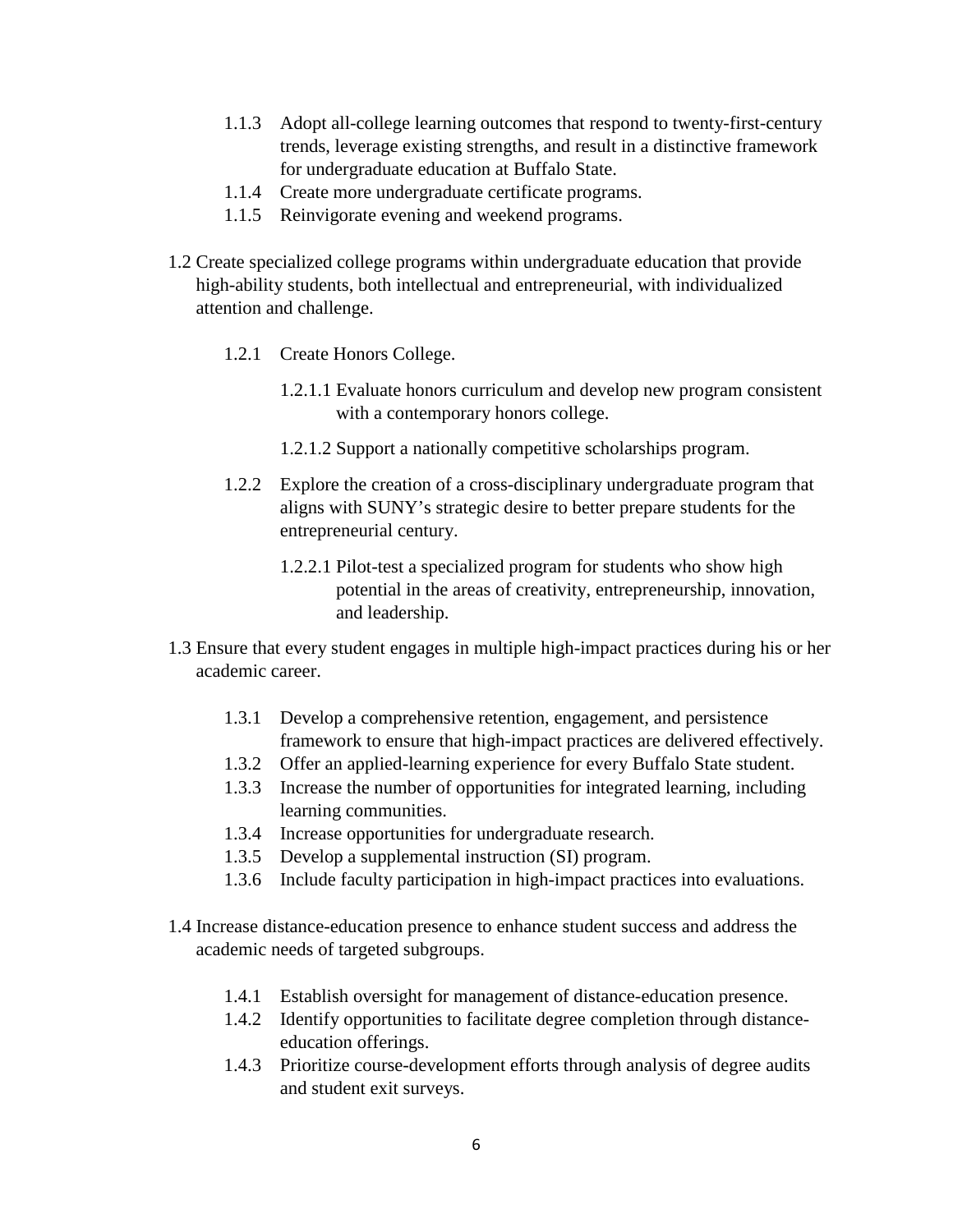1.4.4 Explore potential for stackable distance-education certificate programs.

1.5 Increase affordable international experiences.

- 1.5.1 Closely align cost of attendance on campus with costs abroad.
- 1.5.2 Increase number of short-term study-abroad programs.
- 1.5.3 Increase funding to support students studying abroad.

1.6 Strategically expand graduate programs.

- 1.6.1 Evaluate existing graduate programs to determine whether they continue to generate sufficient student interest to remain viable.
- 1.6.2 Identify new opportunities for graduate programs consistent with our mission and capitalizing on our urban location.
- 1.6.3 Pursue innovative structures, such as stackable graduate certificates, 4+1 programs, 3+2 international programs, and executive models of delivery.

## **Focus Area 2: Enhance Academic Support Services**

Reflecting nationwide trends, a growing number of students arrive at Buffalo State underprepared for the rigorous academic challenges ahead. We must provide sufficient resources so that students who matriculate at Buffalo State have the support necessary to succeed. As part of the SUNY Excels goal of 150,000 degrees by 2020, the college has committed to raising its retention and graduation rates significantly during the duration of the strategic plan. Our firstyear retention rate currently fluctuates around 74 percent but has dropped in recent years; the new target aims for 79 percent of the first-time, full-time freshmen who begin classes in fall 2019 to return in fall 2020. Buffalo State is also committed to raising the graduation rate and the total number of undergraduate and graduate degrees awarded by 2020.

To achieve these goals, we must reinvigorate our existing academic and student support services and invest in innovative technologies that will assist students, faculty, and staff in navigating the complexities of successful college completion. Buffalo State offers a wide variety of academic support services, but there is often little coordination across programs. All areas of the college play a major role in this effort; therefore, we must assess all academic support programs, including programs currently administered across the institution, to determine their appropriateness and effectiveness.

One of the key strategies to improve students' academic success is to centralize academic support programs in the Academic Achievement Center (AAC) in E. H. Butler Library. The AAC will serve as a one-stop shop for students seeking academic assistance in math, writing, or general study skills, and will also serve as the new home for the Disability Services Office. Here, students struggling with academic difficulties and high-achieving students who are looking to build on their existing skills will find services designed to assist them. Co-location in the library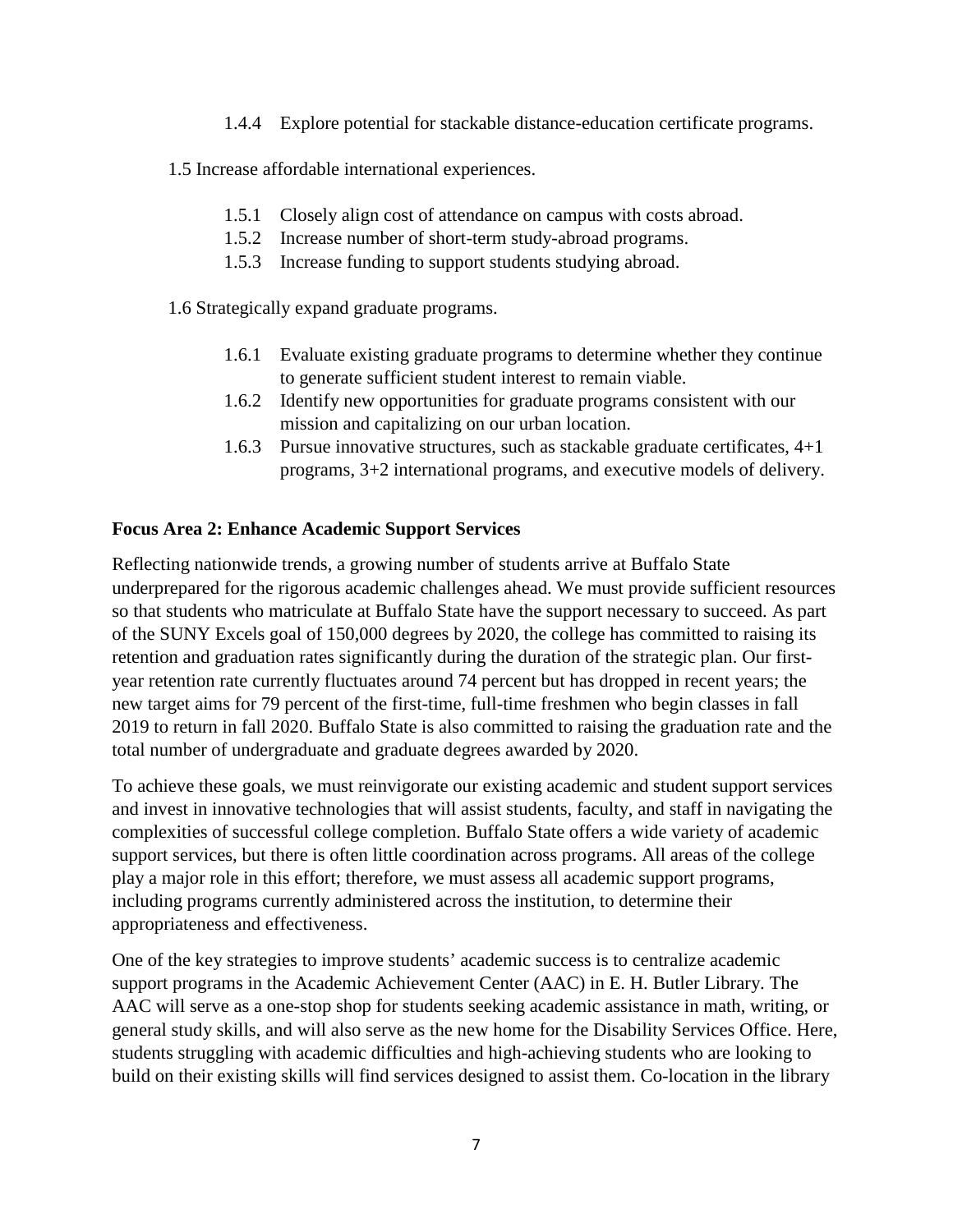will allow for greater coordination and collaboration among support programs to assist students with multiple needs.

As we build the new physical location for face-to-face academic support, we must also consider the needs of our online students. Students taking coursework at a distance must have access to the same level of academic support as those on the home campus. The Virtual Concierge project will allow easy access to academic support services as well as critical offices such as Admissions and Registrar for students at a distance and on campus.

Another area in need of significant attention to improve student success at Buffalo State is academic advising. Numerous studies have demonstrated that effective, intrusive academic advising provided early in a student's academic career is one of the most important factors leading to student retention and graduation. Good advising goes beyond course scheduling to develop a mentoring relationship, where academic and career goals are carefully considered and guided. Colleges and universities that have renewed attention to high-quality, intrusive advising have seen dramatic increases in student satisfaction, retention, and graduation rates.

Academic advisement at Buffalo State is inconsistent—some individual faculty members and departments do an outstanding job of advising their students while others fall short. Part of the difficulty is structural—departments with large numbers of majors and fewer faculty members cannot possibly devote personalized attention to every student under the current advising model. Another part of the difficulty is cultural—some faculty and departments simply do not value advising at the same level as teaching, scholarship, and service. The college must commit to solving both of these problems to best serve our students.

Predictive analytics programs have shown great promise for identifying students who may potentially be at risk of attrition. Simply predicting whether a student is high risk is not enough, however, and we must create a concurrent program of prescriptive analytics that identify which specific interventions would be expected to be successful for an individual student. These tools must be user friendly to garner widespread use. Faculty must remain at the center of academic advising at Buffalo State, but to best serve our students, we must supplement the efforts of our faculty with professional advisers and technological solutions.

Finally, with a growing number of international students in undergraduate and graduate programs, Buffalo State must work to ensure that they have the resources they need to succeed. International students often require academic support from specialists trained in working with students for whom English is a second language. Some international students may also have difficulty transitioning to the culture of the American classroom; professional development workshops designed to help faculty ease this transition for our students can be an important strategy to increase international student success.

- 1.7 Assess existing academic support services to determine effectiveness and identify any gaps.
- 1.8 Build Academic Achievement Center in Butler Library.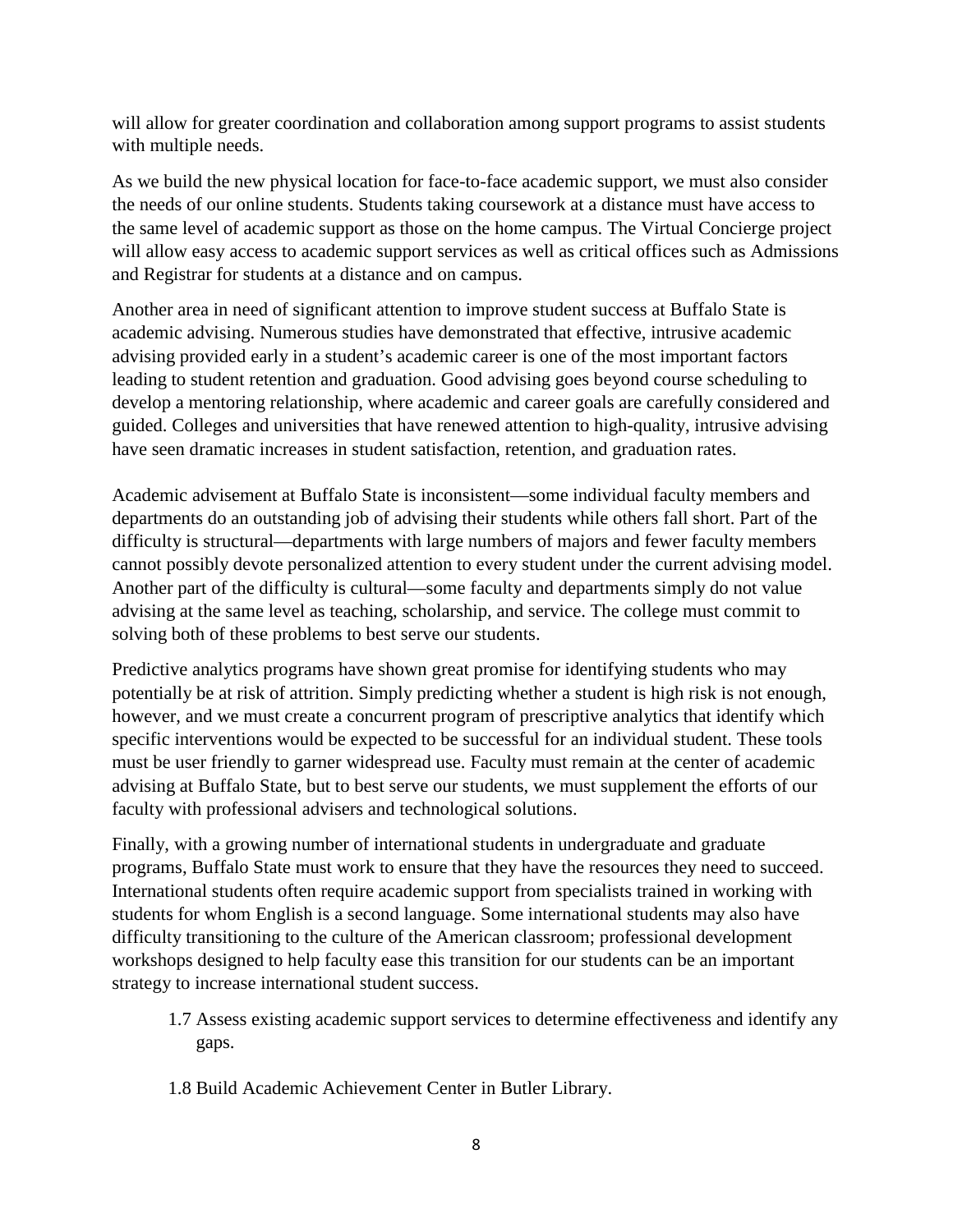- 1.8.1 Launch Virtual Concierge to provide students seeking assistance in critical services 24/7 support.
- 1.9 Reinvigorate academic advising.
	- 1.9.1 Ensure that advising is considered in faculty tenure and promotion, and that excellence in advising is a valued goal for all faculty members.
	- 1.9.2 Develop predictive analytics tools to identify at-risk students.
	- 1.9.3 Prepare students to understand their role in the advising process, including use of the technologies available to assist them.
- 1.10 Maximize use of technology to provide real-time academic support according to student need.
- 1.11 Provide academic support for international undergraduate and graduate students.

### **Focus Area 3: Strengthen and Diversify the Faculty**

Buffalo State College's faculty are widely recognized for their commitment to scholarship, creative activities, service, and above all else, teaching excellence. While part-time faculty serve an important role on any campus, full-time, tenure-track faculty are critical to sustaining the academic mission of the college. The number of tenured and tenure-track faculty at Buffalo State has slowly declined in the last five years, from 366 in fall 2011 to 341 in fall 2015. While the student headcount has also declined by roughly 5 percent in the last five years, the reliance on part-time faculty to teach classes has increased. As part-time faculty members do not generally have advising or service responsibilities, this shift places a greater burden on full-time faculty to complete necessary work. To become an institution of first choice for students, Buffalo State must commit to hiring highly qualified teacher-scholars and to provide the resources necessary for their success. The evaluation of whether a full-time faculty position is warranted must be grounded in a holistic approach, considering budgetary realities, enrollments, future academic needs, and service to the community as important factors.

Additionally, the college must work to build a faculty whose diversity is more reflective of the students they teach. While the student population has become increasingly diverse, the diversity among tenured and tenure-track faculty has not significantly changed. As the college endeavors to replace retiring professors with full-time faculty wherever feasible, special attention must be paid to attracting faculty from diverse backgrounds. To that end, the college should use proven strategies such as an ABD fellows program, pre-tenure course releases, and spousal hiring to attract highly qualified, diverse faculty. We must also commit to expanding the pipeline of future faculty from diverse backgrounds, particularly in fields where there is little diversity among doctoral students, through continued participation in the McNair Scholars Program and through mentoring our own graduate students for doctoral studies.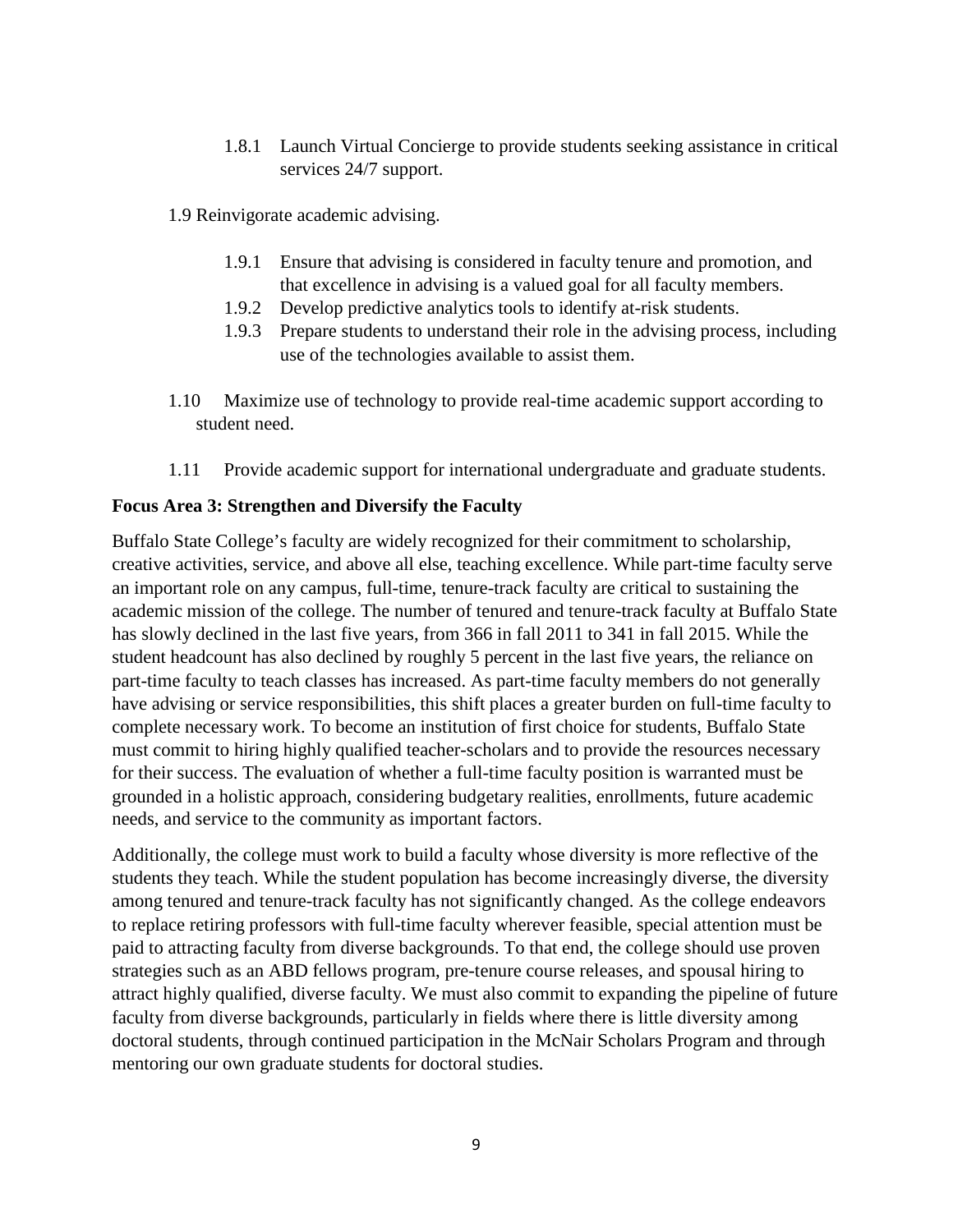- 1.12 Commit to hiring full-time faculty when feasible and where enrollment levels support the need.
- 1.13 Use multiple strategies to recruit, hire, retain, tenure, and promote diverse faculty.
- 1.14 Increase support for faculty research, grant, creative, and professional development activities.
- 1.15 Increase the pay of part-time faculty to that of our peer institutions.

## **Focus Area 4: Support Staff Development**

The staff at Buffalo State plays an important role in the mission of the college, in many cases working directly with students in ways that are critical to their success. Highly trained professional staff members interact with students from the moment they become prospective students to the day they graduate in diverse areas including enrollment, advisement, health, athletics, computing, technology, and the library. Professionals in the Career Development Center prepare students for real-world service and employment while staff members in the Alumni Affairs Office continue to work with former students long after they have left campus. Recruiting and retaining professional staff who share Buffalo State's mission and dedication to student development is a crucial element of the overall effort to transform student lives.

Other staff members perform important duties less directly related to the academic enterprise, but nonetheless are significant for the overall impact on campus life. Maintaining the buildings and grounds and providing a physical environment conducive to the wide variety of activities that take place on a college campus are critical to making Buffalo State the institution of first choice for students, faculty, and staff.

The Professional Development Center supports the intellectual, personal, and professional growth of faculty and staff, offering numerous workshops and leadership development opportunities throughout the year. Buffalo State can capitalize on the expertise of our own staff by providing clear avenues for career advancement on campus.

An analysis of the staffing levels over the previous five years shows a steady increase in UUP professional staff and a relatively flat number of classified employees. Raw numbers cannot account for staffing levels in particular areas, however, and a comprehensive and transparent assessment of overall campus staffing can help identify areas of specific need to fulfill Buffalo State's mission.

- 1.16 Support professional development.
- 1.17 Evaluate staffing levels and job duties across campus to determine appropriate targets.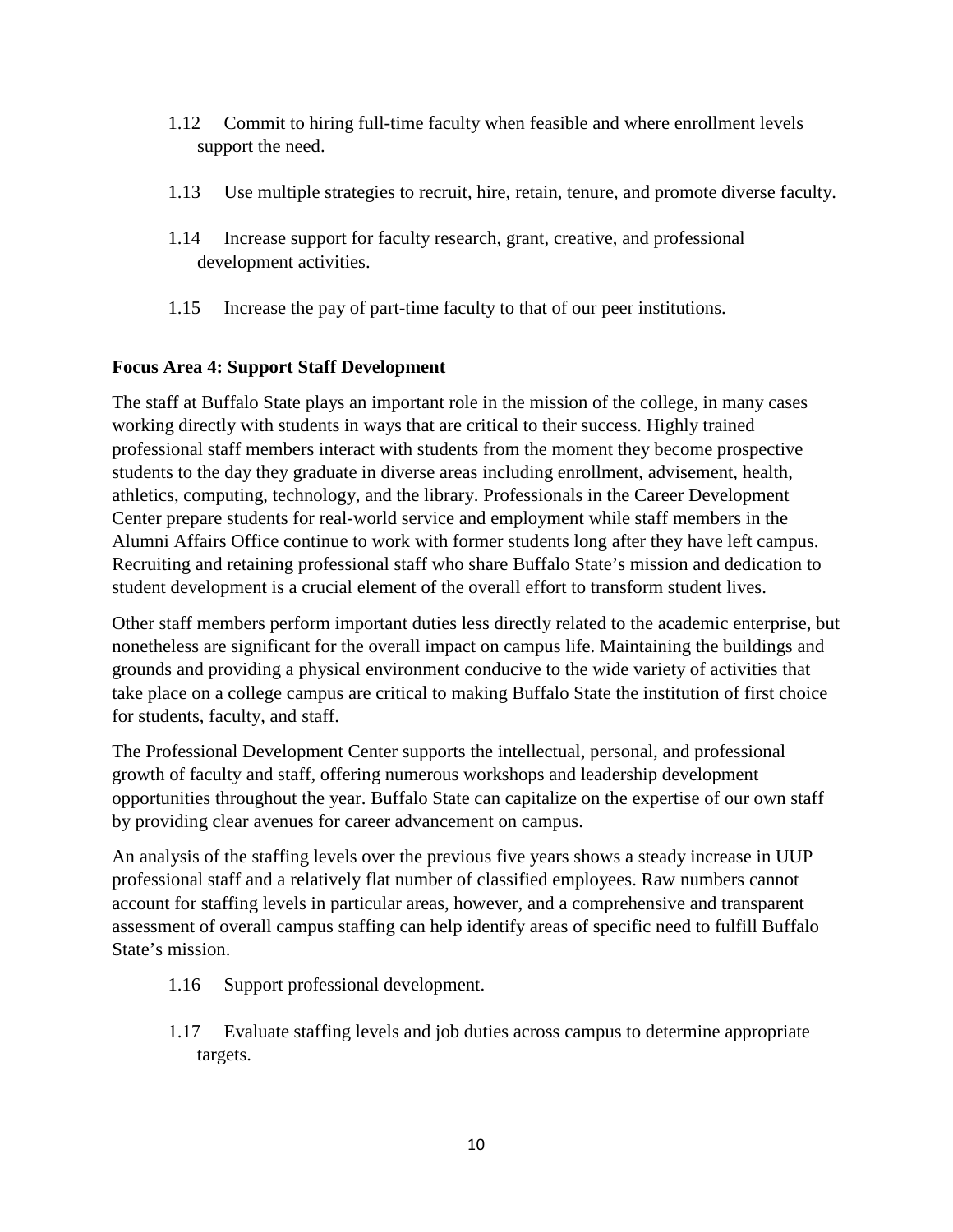### **Goal 2: Continue to Create an Engaged Community**

Despite the significant decline in the number of high school graduates nationally and regionally in recent years, Buffalo State College continues to attract well-qualified students. Meeting our enrollment goals in a challenging environment requires the commitment of the entire campus community. Faculty and staff working together for prospective student outreach and events such as Open House can help present a unified effort to attract new students. There are many reasons students initially enroll in college, but one of the most important reasons they stay is that they have developed a sense of belonging. It is the job of all Buffalo State employees to contribute to creating a community where students of all backgrounds feel they belong and can thrive.

Collaborative efforts between Academic Affairs and Student Affairs can be especially effective in recruiting students to campus and retaining them once they have arrived. Learning communities, for example, combine the strengths of Residence Life programming with specialized academic courses designed for first-year students. Cultural and academic programming outside the classroom can extend student learning beyond the confines of their specific majors to broaden their perspectives, but only if students actually attend these events. One strategy to increase student involvement is the cultural laureate program, where students who attend a specified number of events achieve the designation of cultural laureate and are acknowledged as such at Commencement.

Given the large number of competing higher education institutions in the area immediately around Buffalo State, it is especially important that our on-campus experience meets and exceeds student needs. The large freshman enrollments in recent years, combined with renovations that have taken some residence halls offline, have placed significant burdens on our ability to house students on campus. While the completion of projects in our Housing Master Plan will eventually ease this pressure, we must work to minimize the impact on students and ensure that those housed off campus remain engaged in campus life. Dining services are not traditionally viewed as recruitment or retention priorities, but students have identified the quality and availability of food on campus as a significant concern that must be addressed.

#### **Focus Area 1: Recruit New Students for Undergraduate and Graduate Programs**

Creating a distinct and rigorous academic program is ultimately meaningless if Buffalo State does not recruit students to enroll in our courses. As the number of high school graduates continues to decline in Western New York, we must look to recruit other populations of wellqualified undergraduate and graduate students. Academic programming designed for specific groups such as dual-enrolled high school students or adults looking to complete their degrees can be an important part of an overall enrollment strategy. Increasing the number of international students has the added positive impact of internationalizing the Buffalo State experience for all students.

2.1 Develop Enrollment Master Plan.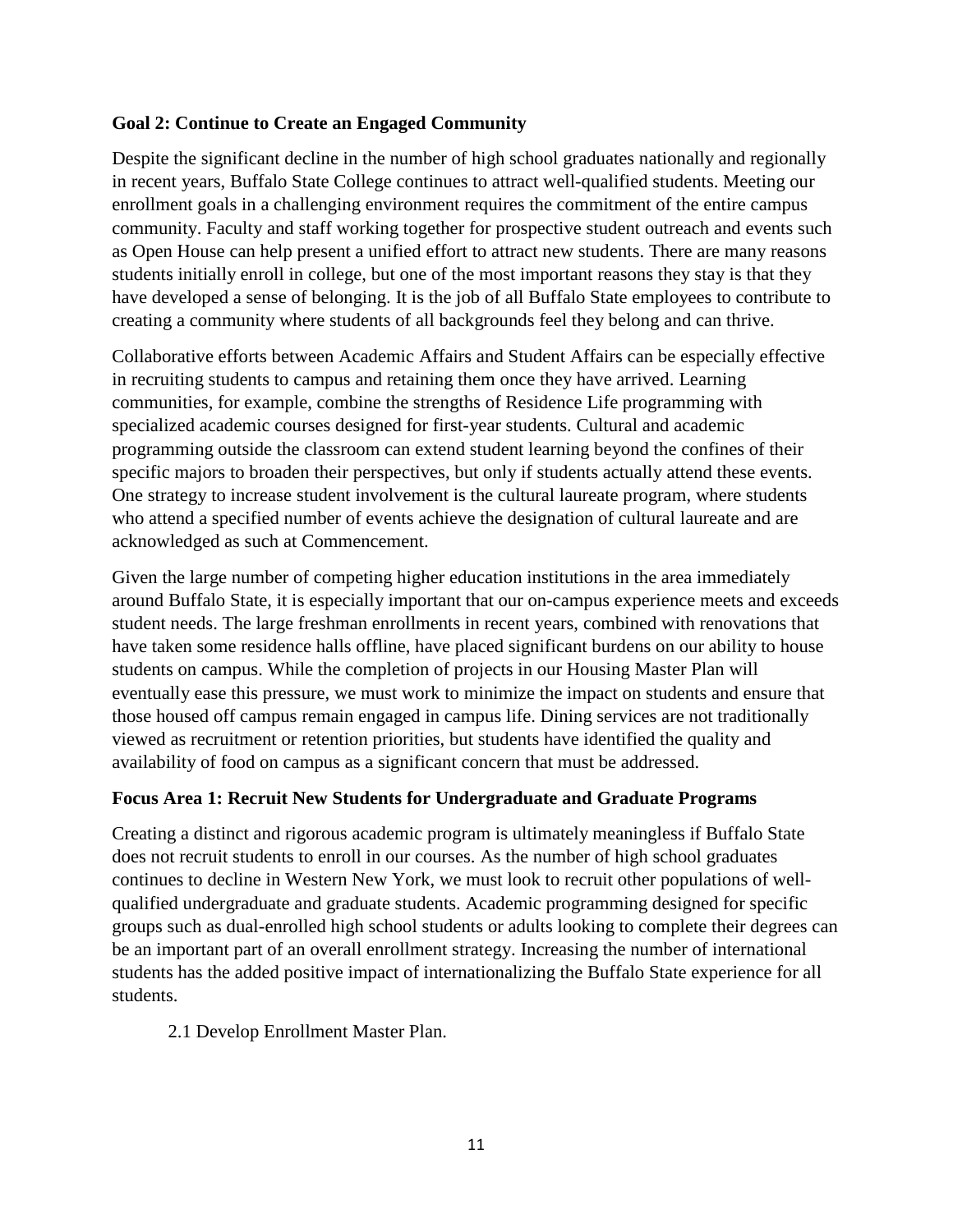- 2.1.1 Determine the optimum enrollment that will allow for more predictable resource determination and maintenance of high-quality academic standards in our programs.
- 2.1.2 Develop benchmarks and monitor key performance indicators for the recruitment of students.
- 2.1.3 Identify new cohorts of students and provide access to educational opportunities.
- 2.1.4 Develop a plan to recruit and provide greater support for students with learning differences.
- 2.2 Use new recruiting strategies consistent with the college mission.
	- 2.2.1 Augment the use of technology to reach prospective students and other audiences.
	- 2.2.2 Increase opportunities for dual-credit courses to area high school students.
	- 2.2.3 Strengthen the pathway to Buffalo State College through cooperative work with Precollegiate Programs and expansion of the Buffalo State Challenge Program.
	- 2.2.4 Explore the addition of athletics programs that have demonstrated ability to attract new students.
	- 2.2.5 Incorporate early-outreach strategies by expanding recruiting efforts to engage middle school through high school students.
	- 2.2.6 Develop a marketing plan specifically focused on student recruitment.

# **Focus Area 2: Provide an Outstanding On-Campus Student Experience**

As we work to inculcate a feeling of belonging for our students, we must strive to create a welcoming atmosphere on campus. In recent years, some Buffalo State students have had to be housed off campus to accommodate a demand for housing that exceeds our current inventory. As we work to address the shortage, we should also assess the current programming available for students living in our residence halls. Learning communities and faculty mentor programs can help bring an academic focus to residence hall activity.

Dining facilities have a significant impact on student satisfaction and have demonstrated potential for increasing the number of students who are interested in enrolling at the college. Student surveys have consistently shown dissatisfaction with the dining services on campus, and we should take these complaints seriously. With an increasingly diverse student body, providing many dining options that embrace multiple culinary traditions offers an opportunity to make the campus feel more like home while introducing students to new cultures.

Finally, Buffalo State must develop a clear understanding of the mental and health needs of our students. An increasing number of students are coming to college with significant mental health issues that can present a serious impediment to academic success. Problems such as mental illness, dealing with trauma and loss, alcohol and substance use, and interpersonal violence all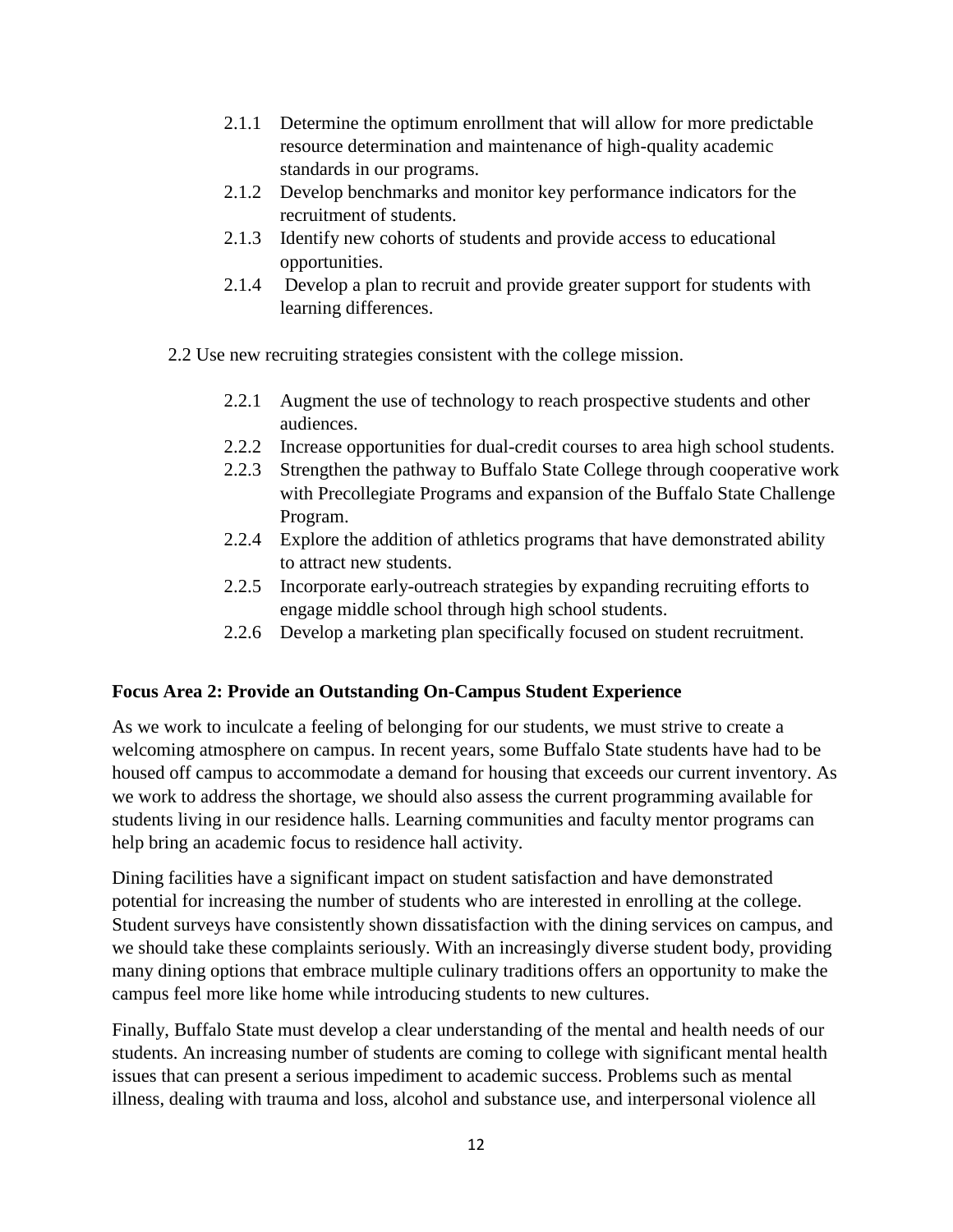require sufficient numbers of qualified professional staff to address student needs in a timely manner. Greater partnerships among Weigel Health Center, the Counseling Center, and Academic Affairs can result in high-quality cocurricular programming necessary to support academic and personal success for all our students.

- 2.3 Work to address housing shortages by implementing the Housing Master Plan.
- 2.4 Enhance dining venues, explore potential new venues, and increase variety of menu options.
	- 2.4.1 Seek ways to provide dining options for a diverse population.
- 2.5 Enhance the residential education program to ensure greater faculty involvement and engagement.
- 2.6 Assess adequacy of critical student services, such as the Counseling Center and Weigel Health Center.

### **Focus Area 3: Support an Engaging Cocurricular Program**

Creating an engaging campus experience requires collaboration between Academic Affairs and Student Affairs. For example, the Volunteer and Service-Learning Center (VSLC) is a key successful collaboration between Academic Affairs and Student Affairs that has provided academic service-learning and cocurricular volunteer experiences to the campus and community. Learning communities combine the strengths of Residence Life programming with specialized academic courses designed for first-year students. Residence halls are more than just a place where students live; they are a place where social activities occur, where faculty and students can interact outside the classroom, and where we can engage students in the academic experience of Buffalo State College. The residential student experience is driven by the quality of the facilities student inhabit and the programs in which they participate; therefore, enhancements to residence hall facilities and programs are essential.

We must also pay attention to the college's large population of transfer and commuter students. Transfer students often have a difficult time adjusting to the academic demands of their new college, and they are also less likely to engage in extracurricular activities that help foster a sense of belonging. While Buffalo State has worked hard to develop seamless transfer programs with other institutions, encouraging interaction at the academic department level can help alleviate the "transfer shock" that is prevalent nationwide.

All too often, commuter students come to campus to partake in classroom activities without participating in what is offered outside the classroom. An area where we can be intentional and perhaps distinctive is to increase the participation of our commuter students in campus shared governance. One strategy to increase participation would be to designate seats for commuter and transfer students on committees, boards, and task forces and measure its success by whether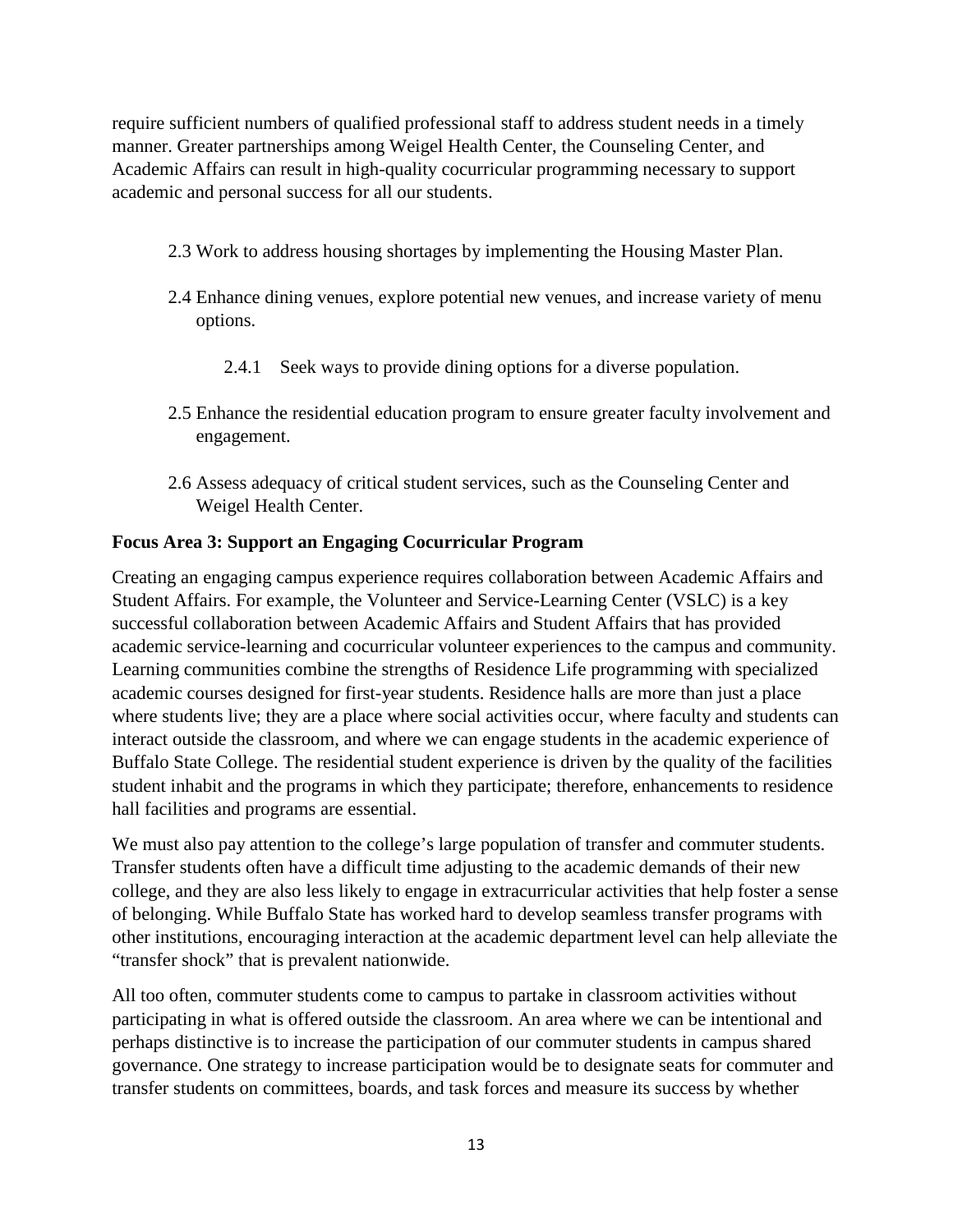commuter students occupy those seats and continue their service. Student Affairs and Academic Affairs can work closely to ensure that more commuter and transfer students find their way to these opportunities.

- 2.7 Create student cultural laureate program.
- 2.8 Increase opportunities for civic engagement and service learning.
	- 2.8.1 Develop civic engagement action plan.
- 2.9 Assess commuter student participation across the spectrum of activities and shared governance at the college.
- 2.10 Assess the experiences of transfer students and develop programs specifically targeted to their needs.
	- 2.10.1 Work with community colleges to identify obstacles to student success and better align academic curricula.

#### **Focus Area 4: Serve as an Anchor Institution**

Buffalo State has a significant presence in Buffalo, Western New York, New York State, and the world. It is a center of culture, learning, and innovation. Our programs, along with our faculty and students, continue to play a vital and active role in the renewal and revitalization of our community and those we serve. As an anchor institution for the city of Buffalo, we must simultaneously make our presence felt in the city and welcome the community onto our campus.

- 2.11 Capitalize on the urban location for academic and cocurricular programming.
- 2.12 Connect procurement to local vendors where possible.
- 2.13 Participate in the Start-Up NY initiative and evaluate its success in engaging students and faculty.
- 2.14 Capitalize on various cultural initiatives, including the art corridor and the Niagara Street Gateway.
- 2.15 Maintain Carnegie Community Engaged Campus designation.
- 2.16 Assess the capacity of the Buffalo State Child Care Center, and consider expanding services to the neighboring community.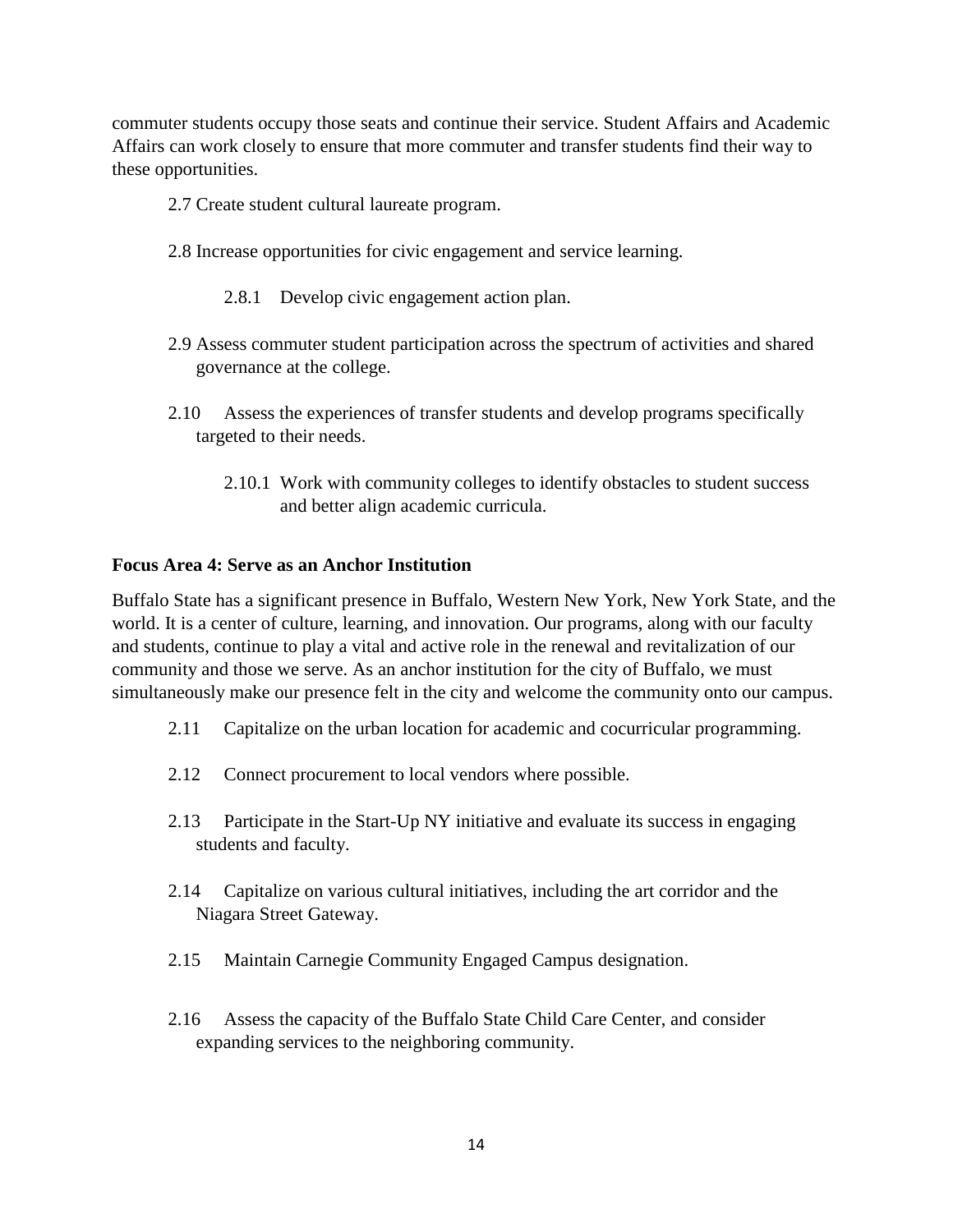- 2.17 Develop more robust summer programming for students and community members.
	- 2.17.1 Increase the number of summer camps, professional meetings, and continuing education opportunities to make the summer a vibrant time on campus.

## **Focus Area 5: Safeguard Our Physical and Human Resources**

Buffalo State College is an open and welcoming campus, and is not immune to the safety challenges of any urban environment. While the perception of criminal activity is often much greater than the actual occurrence of criminal behavior, we must work to minimize any safety concerns for students, employees, and visitors. To do so, we must make efficient use of our welltrained and professional police force to engage the entire campus in a community policing model. The University Police Department must have sufficient resources in staffing and technology to create both the reality and the perception of safety on campus. Additionally, we must work to diversify the ranks of UPD to be better reflective of the campus. While we must be mindful of the civil service requirements that govern the hiring of police officers, the Criminal Justice Department can play a significant role in increasing the pipeline of potential officers.

While the safety of community members and visitors is a priority, more attention must be paid to the physical environs of the campus. A sense of pride in our surroundings is a critical piece of developing a sense of belonging. Greening and beautification initiatives can be an integral component of the campus commitment to sustainability and reflect the excellence we demand in all aspects of Buffalo State College.

- 2.18 Fully realize the community-oriented policing philosophy.
- 2.19 Diversify the University Police Department to be more reflective of the community.
- 2.20 Provide sufficient resources to ensure a safe environment for the campus community.
- 2.21 Make campus beautification a priority.
	- 2.21.1 Explore service-learning opportunities to develop sustainable green spaces.

## **Goal 3: Enhance Institutional Effectiveness**

Buffalo State's ability to offer an outstanding education to its students requires many moving parts all working in tandem. The behind-the-scenes work involved in everything from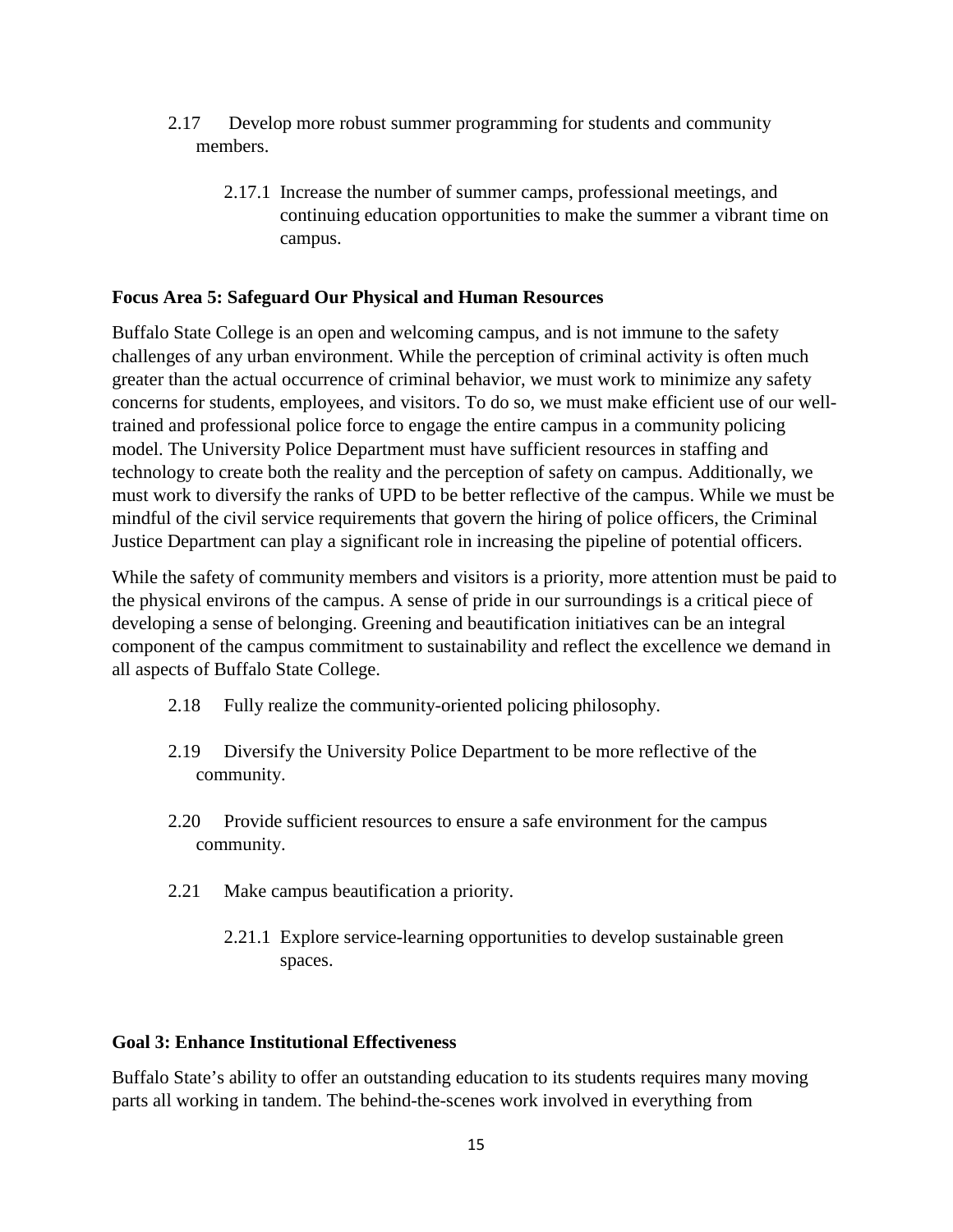maintaining the website to disbursing financial aid plays a significant role in the success of the institution and ultimately of its students. One of the benefits of working in higher education is that we are surrounded by experts in their fields. Buffalo State can maximize institutional effectiveness by harnessing the expertise and talents of members of our own community to help fulfill our mission.

## **Focus Area 1: Tell Our Story Externally**

Buffalo State College has a tremendous story to tell, and we must renew efforts to ensure that our story is heard. The college's website—the virtual front door to the campus—received 4,178,497 unique visits in 2014–2015. Prospective students, employees, and the public at large often develop an initial impression of the college on the website alone. Given its critical importance, the college must determine the best use for the website and focus its design accordingly.

In order to tell its story more widely, the college must commit to increasing the marketing budget and deploying the funds strategically. As competition for students has increased dramatically in the last decade, Buffalo State's marketing budget has remained stagnant. In addition to traditional and new media, our marketing publications program for Admissions, Alumni, and Academic Affairs continues to require stable funding and creative approaches. Video content (for use on the web, social media, television, streaming networks, mobile, e-communication, and live presentations) is a critical component in telling the story of the people, programs, and traditions of Buffalo State. Dedicated funding for staff who will focus on authentic, genuine video communication for Buffalo State marketing efforts is essential and has been increasing in need for years.

While a dedicated team of marketing professionals is a critical component of telling our story, we also have a tremendous team of largely untapped experts who are the best advocates for Buffalo State: our students, staff, faculty, and alumni. We must deploy those who can speak most directly about the Buffalo State experience to engage with prospective students, legislators, and supporters of the college.

- 3.1 Assess the website to determine current and future use and maximize its value to different user groups.
- 3.2 Evaluate the marketing budget to determine the proper appropriation for strategic goals.
- 3.3 Engage students, staff, faculty, and alumni in advocacy efforts.
- 3.4 Augment the use of technology to reach prospective students and other audiences.

## **Focus Area 2: Promote Fiscal Transparency**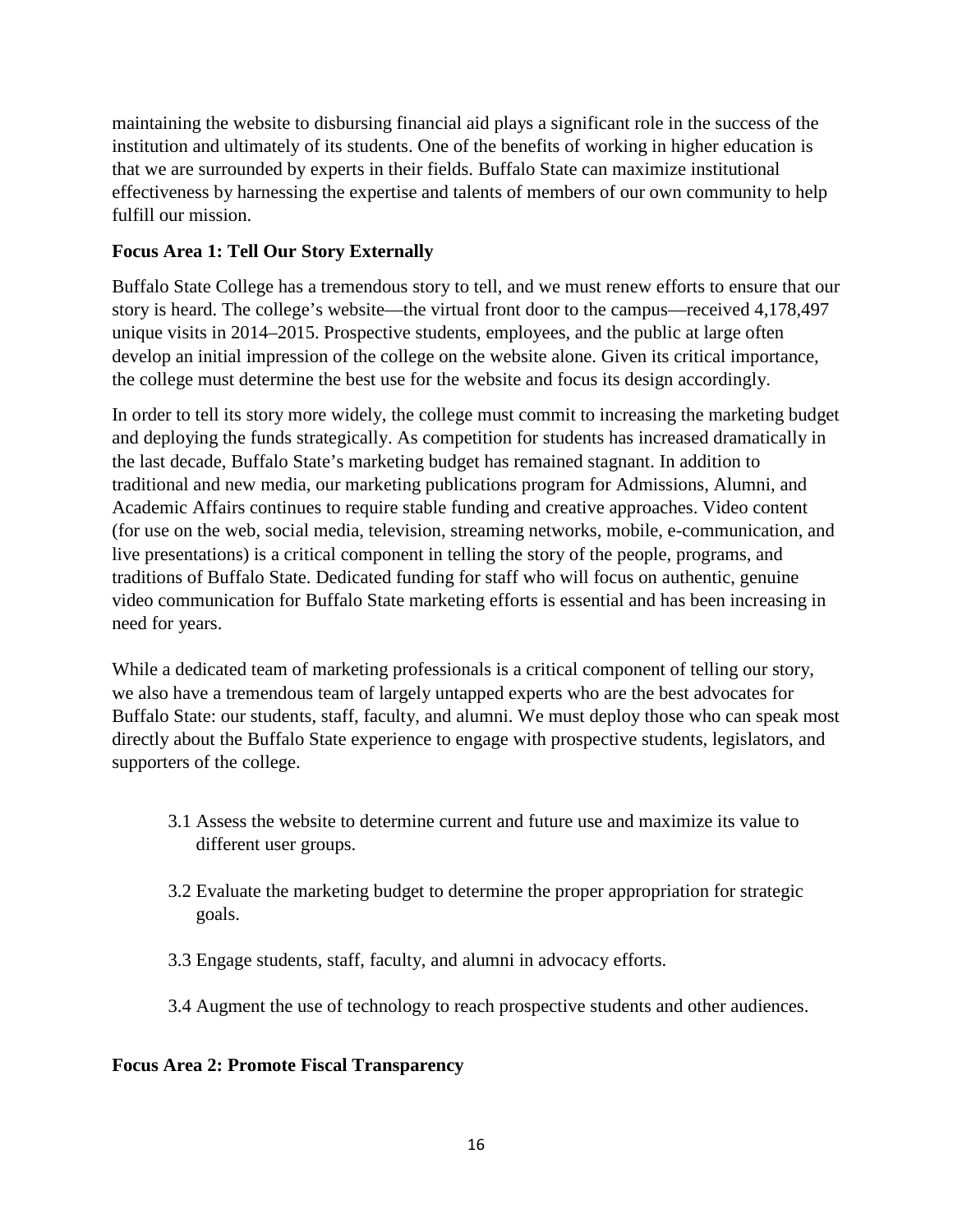One of the hallmarks of shared governance is a commitment to transparency at all levels of the institution, including fiscal matters. As resources have become increasingly tight, it is more important than ever to be strategic with the use of limited funds. An all-funds budgeting process would allow greater participation in the construction and review of the college budget but must be accompanied by sufficient training for faculty, staff, and administrators. A transparent annual budgeting process connected directly to the strategic plan will increase the community's confidence in the judicious use of funds. One way to help demonstrate accountability and transparency is through the creation of an online strategic planning and budgeting system that would assign financial resources to initiatives identified in the strategic plan and be reviewed annually by the campus community.

- 3.5 Move to all-funds budgeting process to increase transparency and strategic use of funds.
- 3.6 Adopt annual budget planning cycle to facilitate campuswide participation and to support funding prioritization.
- 3.7 Create online strategic planning and budgeting system to connect initiatives in the strategic plan with funding necessary to achieve the goals.

## **Focus Area 3: Ensure Data Integrity**

Data analysis has become an increasingly important aspect of decision making at all levels of higher education, from academic advising to budgeting. The growing reliance on data requires greater assurance that the data itself be accurate and that those using the data to make decisions be properly trained in its use.

3.8 Transform data into actionable information to drive decision-making processes; ensure streamlined and reliable access to data and information for faculty and staff to empower them to fulfill their roles.

## **Focus Area 4: Enhance Culture of Continuous Improvement**

Receiving constructive feedback on job performance is an important part of ensuring institutional effectiveness in fulfilling our mission to educate students. A consistent program of evaluation can help identify areas of strength and areas for improvement, and should not be viewed or used as a punitive measure; rather, the regular reflection on our own performance should model the same values of continuous improvement and lifelong learning that we strive to develop in our students.

3.9 Develop regular evaluation process for all employees, including administrators and tenured faculty.

## **Focus Area 5: Foster Sustainability**

The college's commitment to social justice must include sustainability as an overarching practice. Many of our institutional processes rely heavily on the use of paper products and could